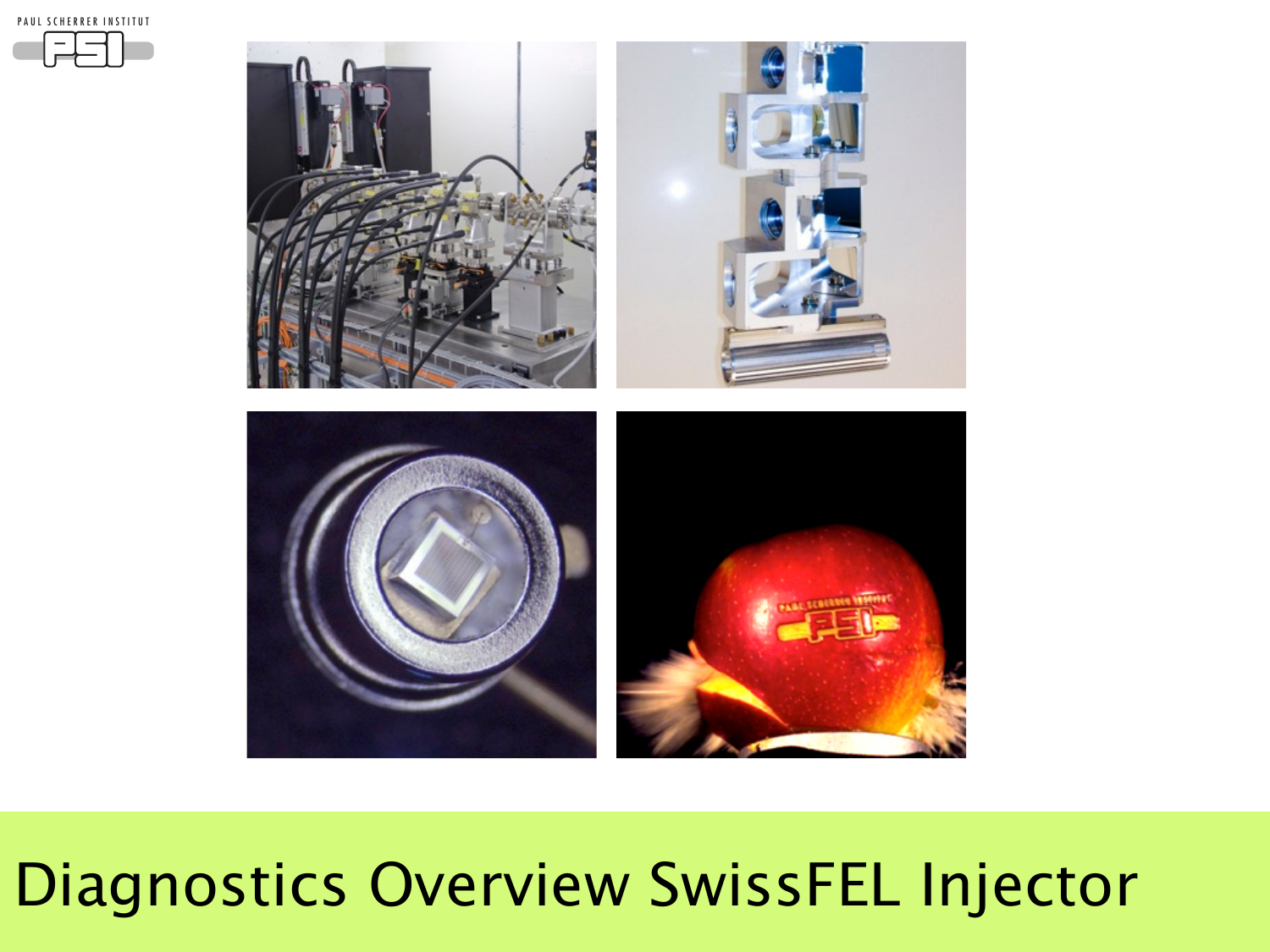#### Diagnostics Overview SwissFEL Injector

- > Diagnostics by Purpose
	- > Commissioning
	- > Operation / Feedbacks
	- > Beam Parameter Changes (on User Request)
	- > Troubleshooting
- > Diagnostics by Type
	- > Transverse Position
	- > Transverse Profile
	- > Longitudinal Position
	- > Longitudinal Profile
- > Measurement Infrastructure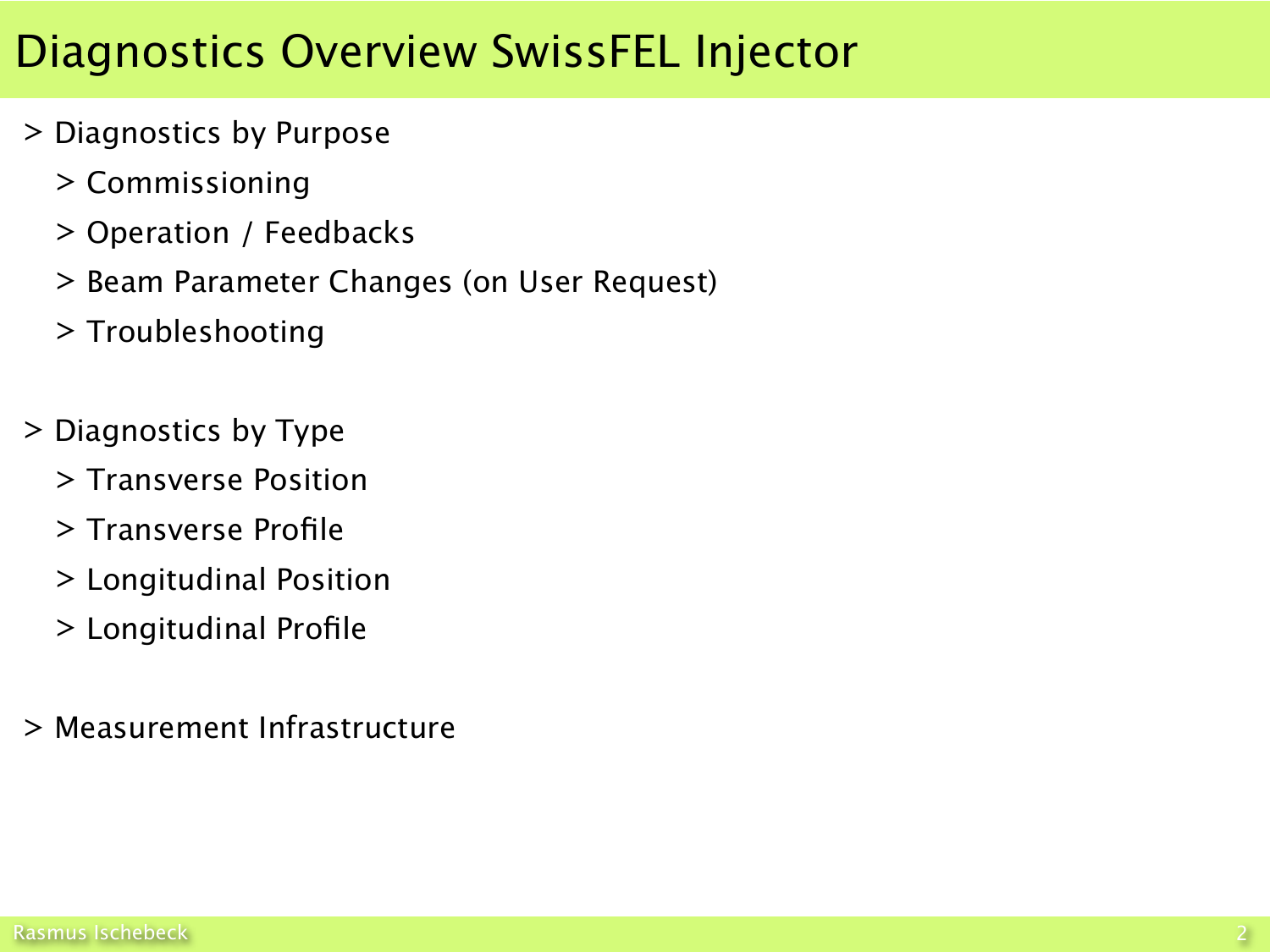#### Diagnostics for Commissioning

- > Must be operational as early as possible
	- > Externally calibrated monitors (WCM, ICT, SCR) available on Day 1
	- > Some monitors require beam for calibration (BPMs)
- > Enable first beam through machine
- > Find errors in beamline
- > Optics matching
- > Demonstrate beam parameters (charge, emittance, bunch length) required for SASE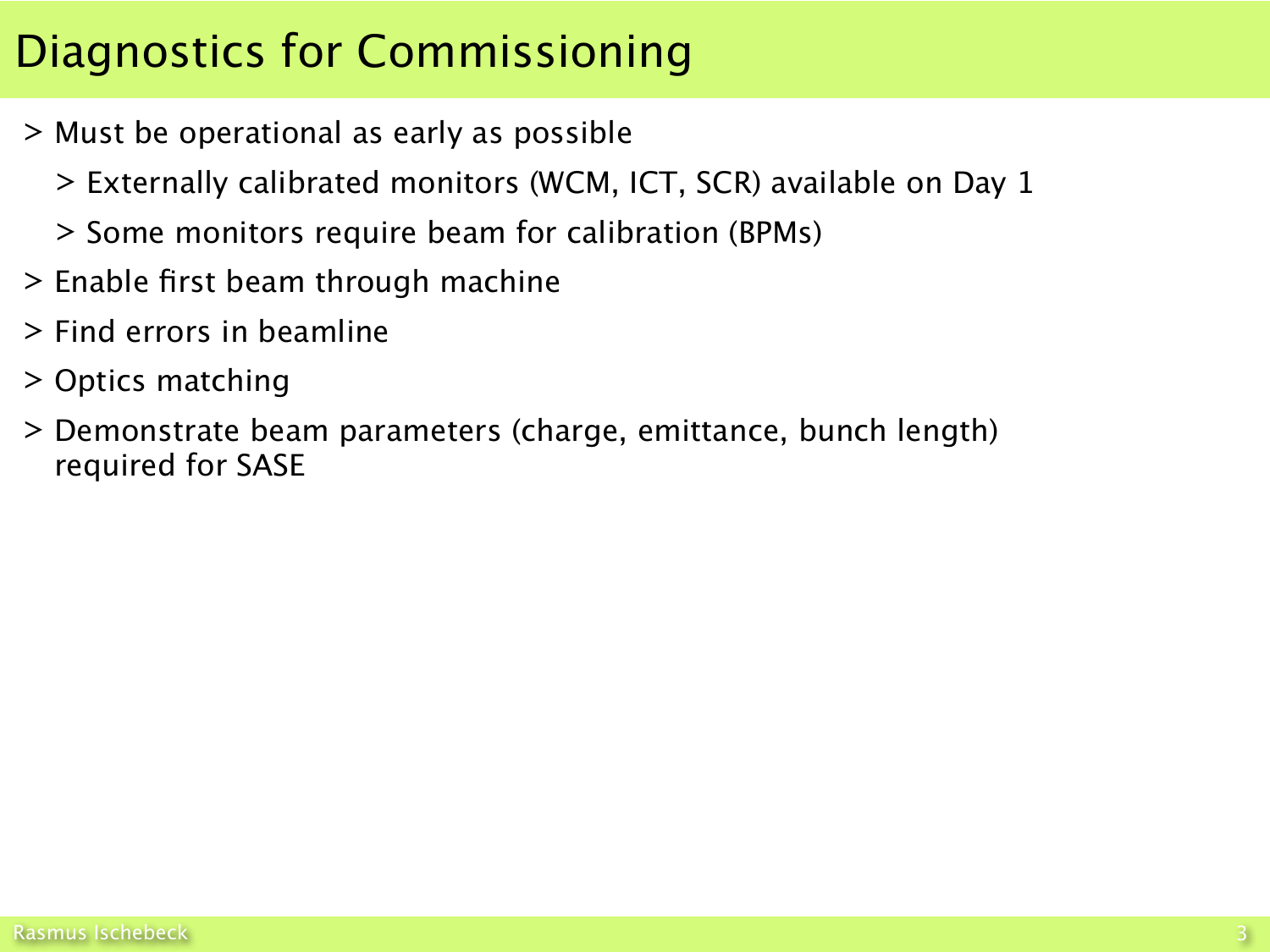#### Diagnostics for Operation

- > Monitor accelerator operation
- > Source for feedbacks
- > Reliable, hands-off operation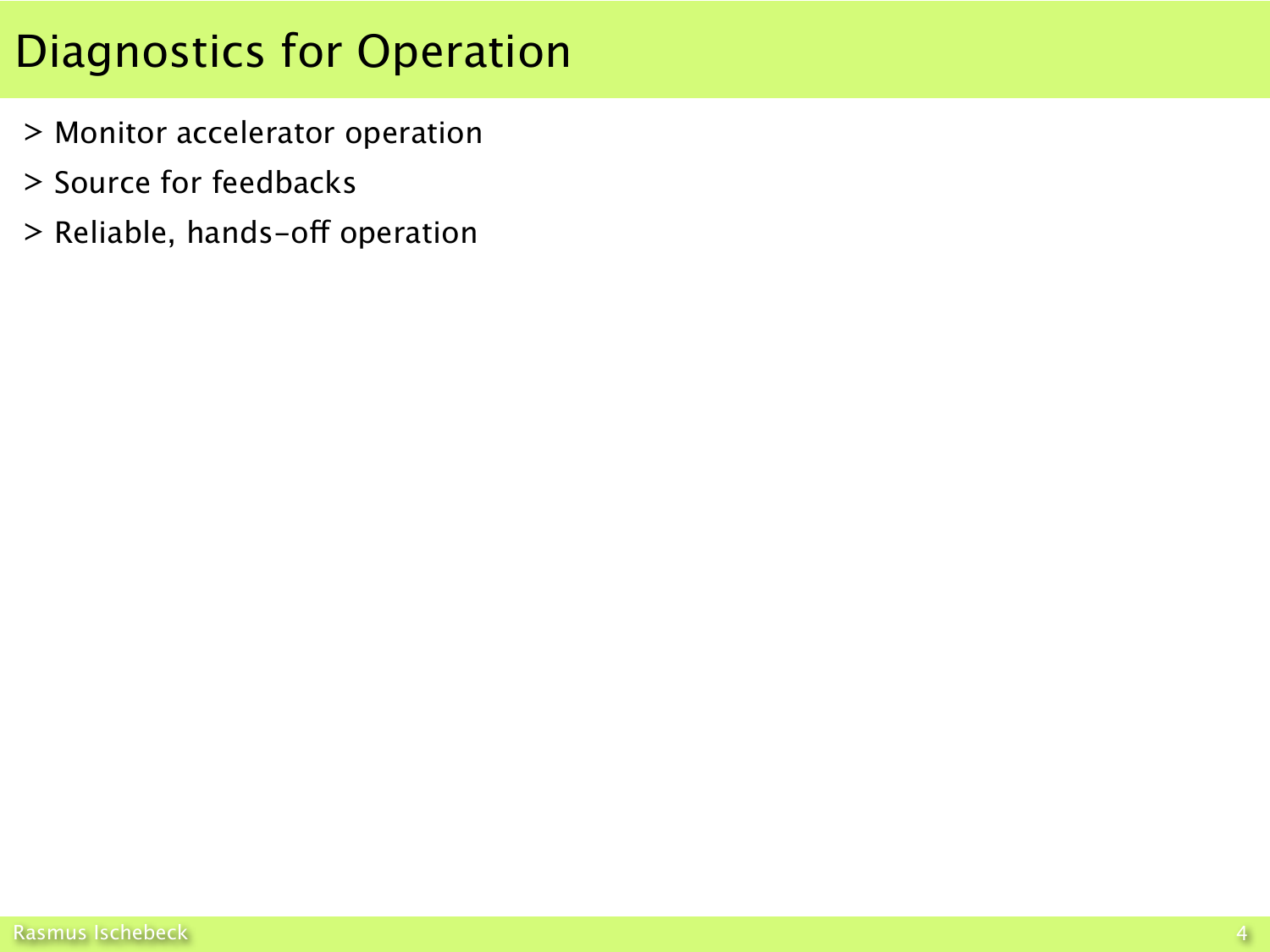#### Diagnostics for Beam Parameter Changes

- > On user request: change
	- > Bunch charge
	- > Bunch length
	- > Beam energy
- > After every parameter change, tune:
	- > Emittance
	- > Bunch length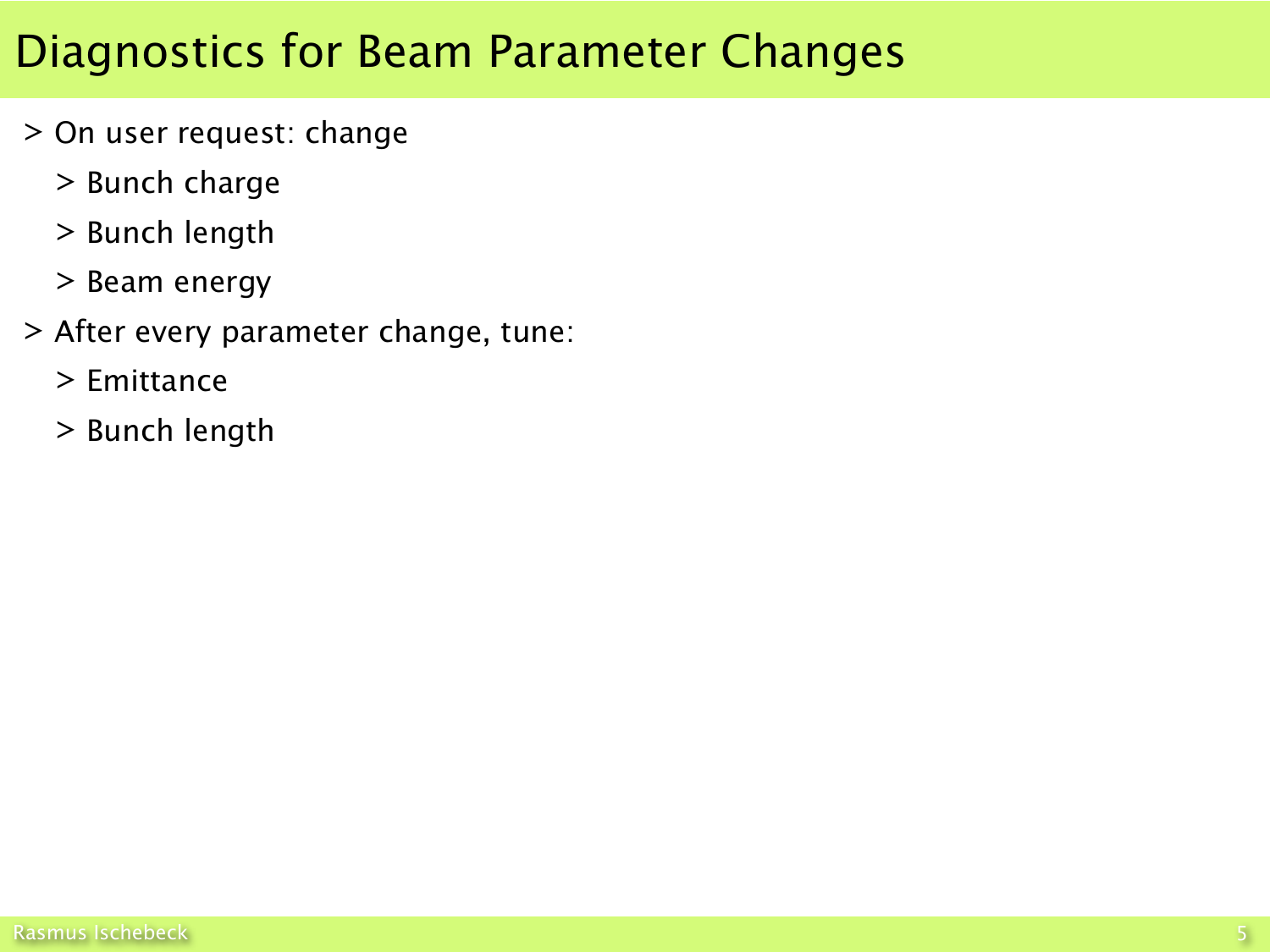#### Diagnostics for Troubleshooting

- > Primarily during initial commissioning
- > Also helpful later during operation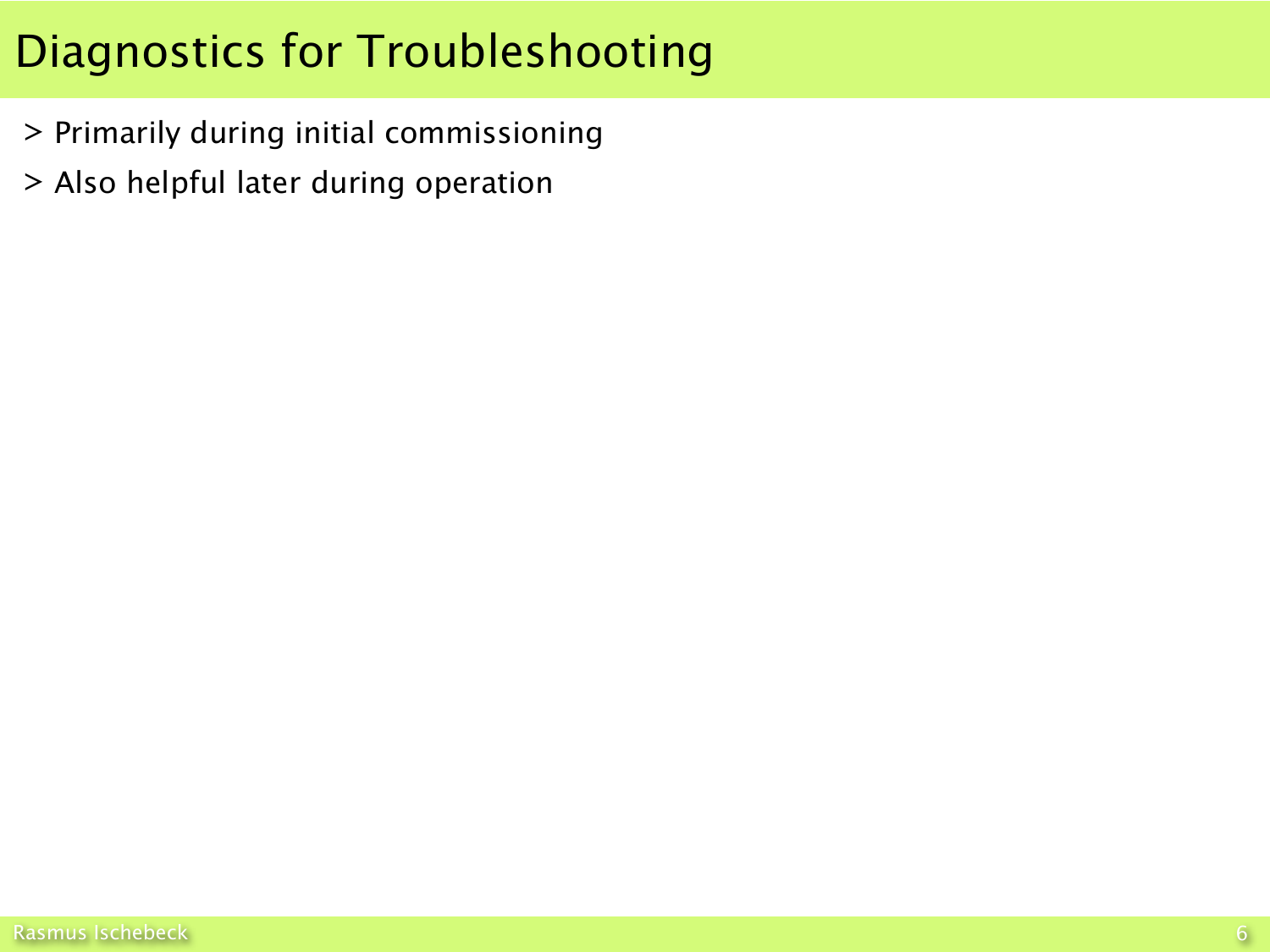### Diagnostics by Type

#### > Charge

- > Wall Current Monitor
- > Diferential Integrating Current Transformer
- > Cavity Beam Position Monitor
- > Transverse Position
	- > Cavity Beam Position Monitor
- > Transverse Profile
	- > Screen Monitor (OTR / Scintillator)
	- > Optical Synchrotron Radiation Monitor
	- > Wire Scanner
- > Longitudinal Position (Arrival Time)
	- > Bunch Arrival Monitor
	- > Wall Current Monitor
- > Longitudinal Profile
	- > Transverse Deflecting RF Structure
	- > Multi-Color Bunching Monitor (CSR / CDR)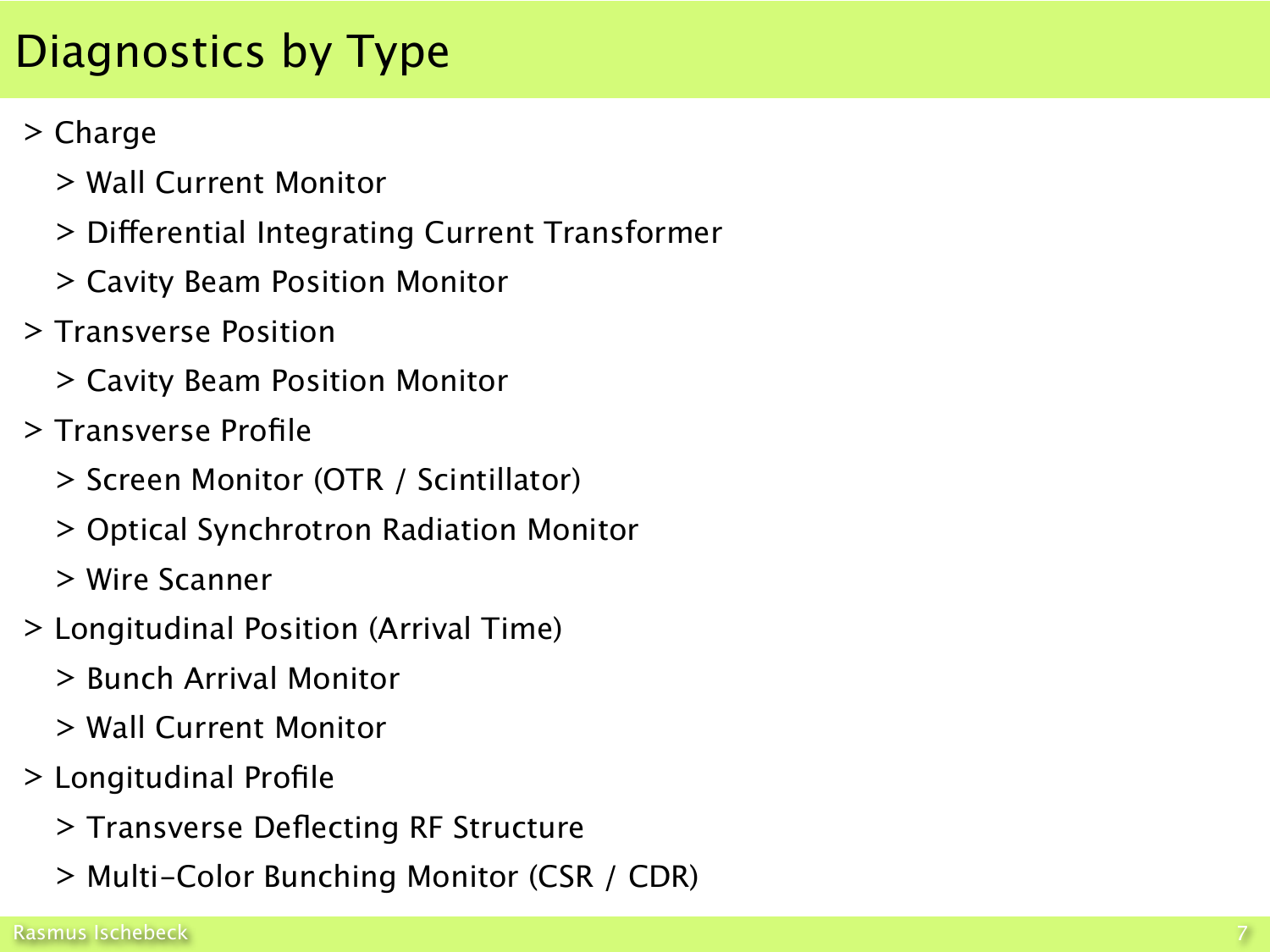#### Diferences to Injector Test Facility

- > Replace scopes and PCs for data acquisition by FPGA systems as much as possible:
	- > Most monitors will operate at 100 Hz \*
	- > Most monitors will support beam synchronous data acquisition \*
	- $>$  Most monitors will be able to provide data to the feedback system  $*$
- > Some monitors will be able to distinguish the two bunches
- > Additional monitors
	- > Loss monitors
	- > Laser heater overlap monitors (longitudinal / transverse)
- > Suppressed monitors
	- > Electro-optical monitors
	- > All wall current monitors except the first
	- > OTR in bunch compressor
	- > Series of screens in FODO section
	- > All wire scanners except two
- with the exception of a few transverse profile monitors that will be equipped with inexpensive cameras for "just looking"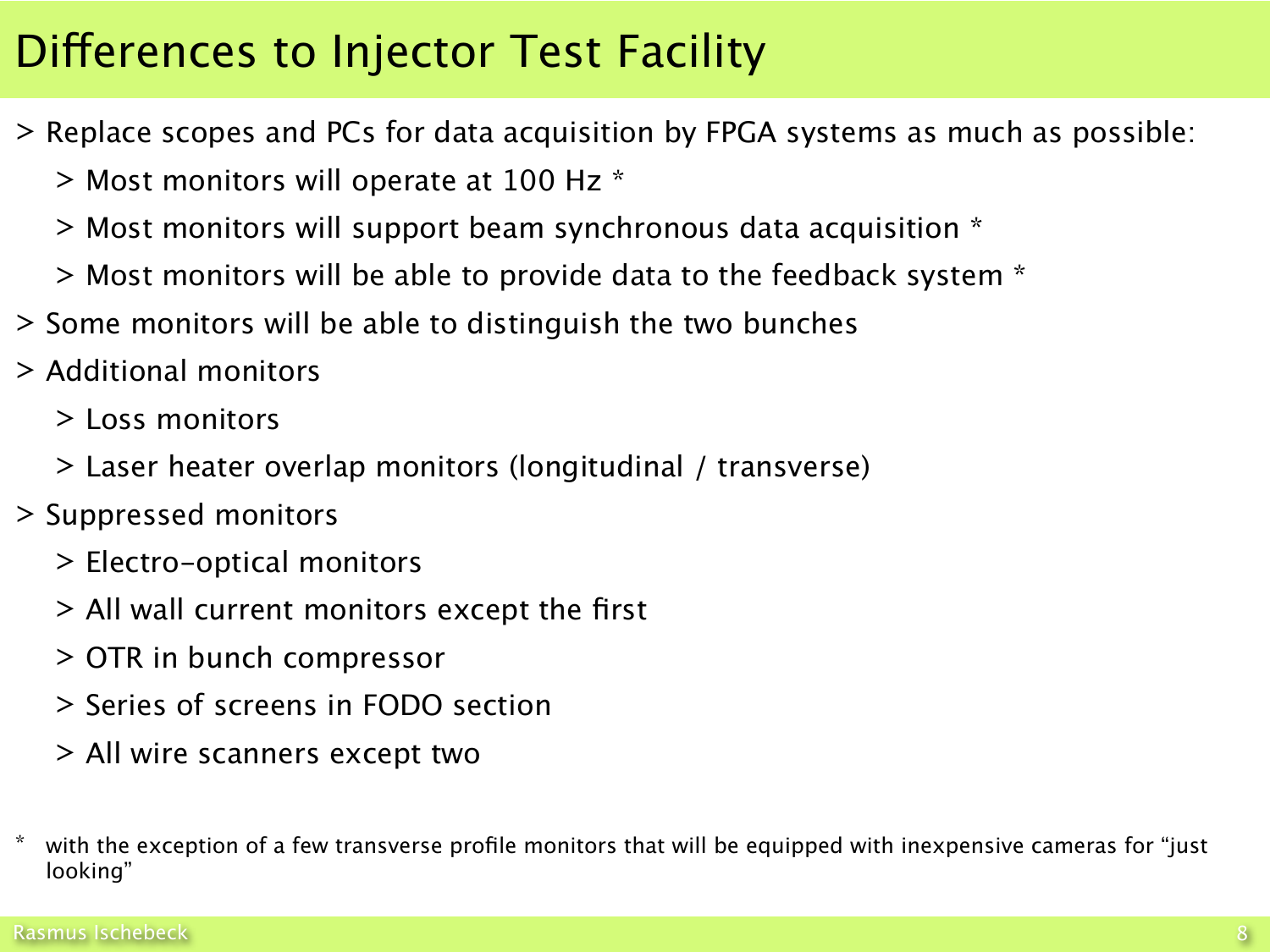#### Task Distribution

#### > Project

- > Define requirements
- > Agree with GFA management on task distribution
- > Provide resources as agreed with GFA management
- > Diagnostics Section
	- > Propose technical solution
	- > Present technical solution in a review
	- > Oversee fabrication, installation and component commissioning
	- > Provide expert applications
- > Controls
	- > Provide controls infrastructure
	- > Provide Epics servers
- > Beam Dynamics / Commissioning / Operation Group
	- > Oversee system acceptance test for every component
	- > Commissioning with beam
	- > Provide beam dynamics applications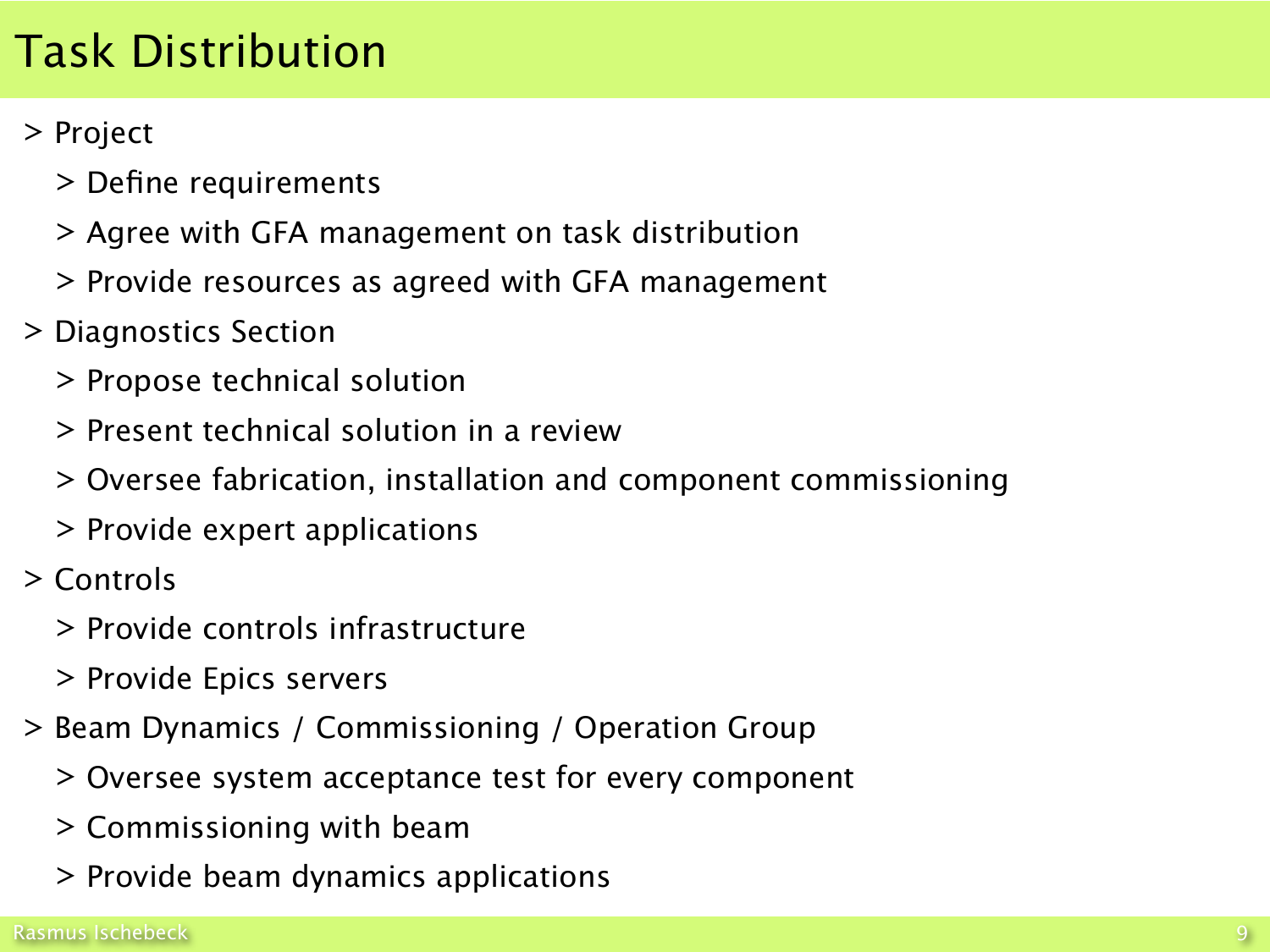Strahlengang Technische Galerie (Zentrale Infrastruktur  $\mathbf{I}$ DSCR Schirmmonitor Encoder **CR Schirmmonito** Motor-Steuerung Schrittmotor  $\updownarrow$ Bildverarbeitung TTL-Steuerung auf FPGA Event Lampe Szintillator<sup>1</sup> Filter  $\begin{picture}(20,5) \put(0,0){\line(1,0){15}} \put(15,0){\line(1,0){15}} \put(15,0){\line(1,0){15}} \put(15,0){\line(1,0){15}} \put(15,0){\line(1,0){15}} \put(15,0){\line(1,0){15}} \put(15,0){\line(1,0){15}} \put(15,0){\line(1,0){15}} \put(15,0){\line(1,0){15}} \put(15,0){\line(1,0){15}} \put(15,0){\line(1,0){15}} \put(15,0){\line(1,$ System Kamera OTR-Schirm  $\bigotimes$ Linsen- oder Vakuum-Spiegel-Optik **Feedback** pumpe Kamera-Steuerung Stromversorgung mit PC Daten-Speicherung **Controller**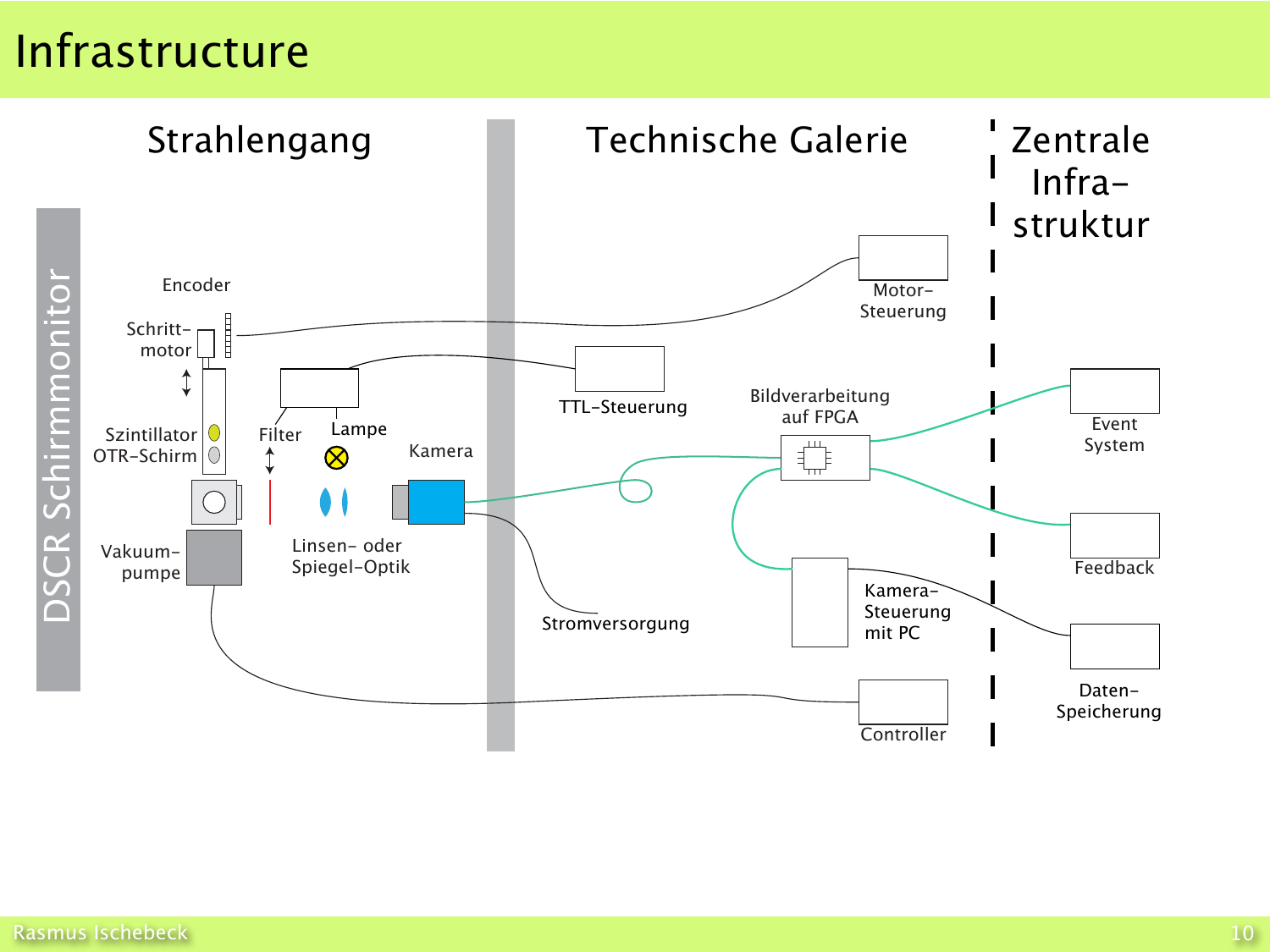# Infrastructure DSCR Schirmmonitor

DCSR Kompressions-DCSR Kompressions-

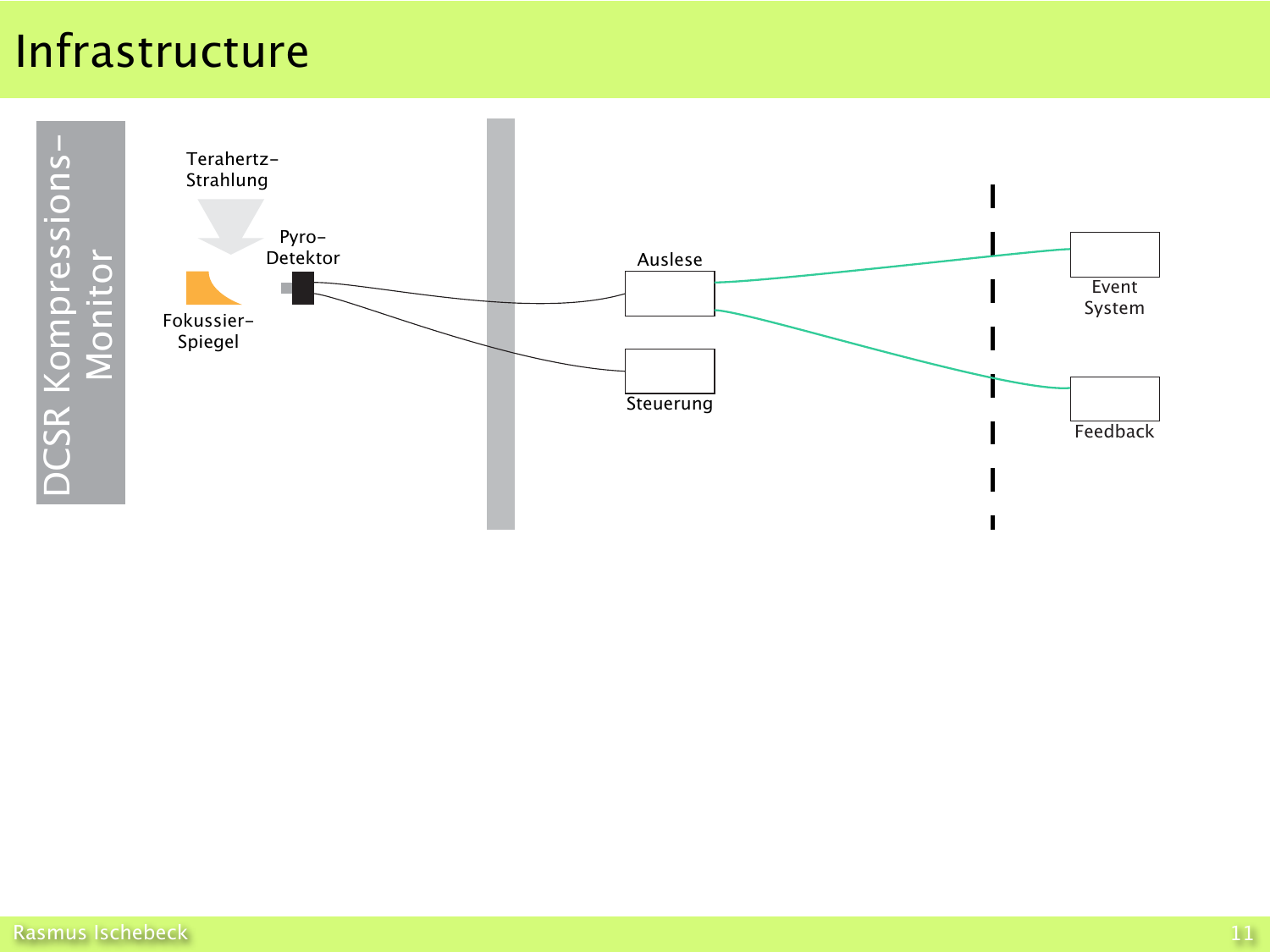

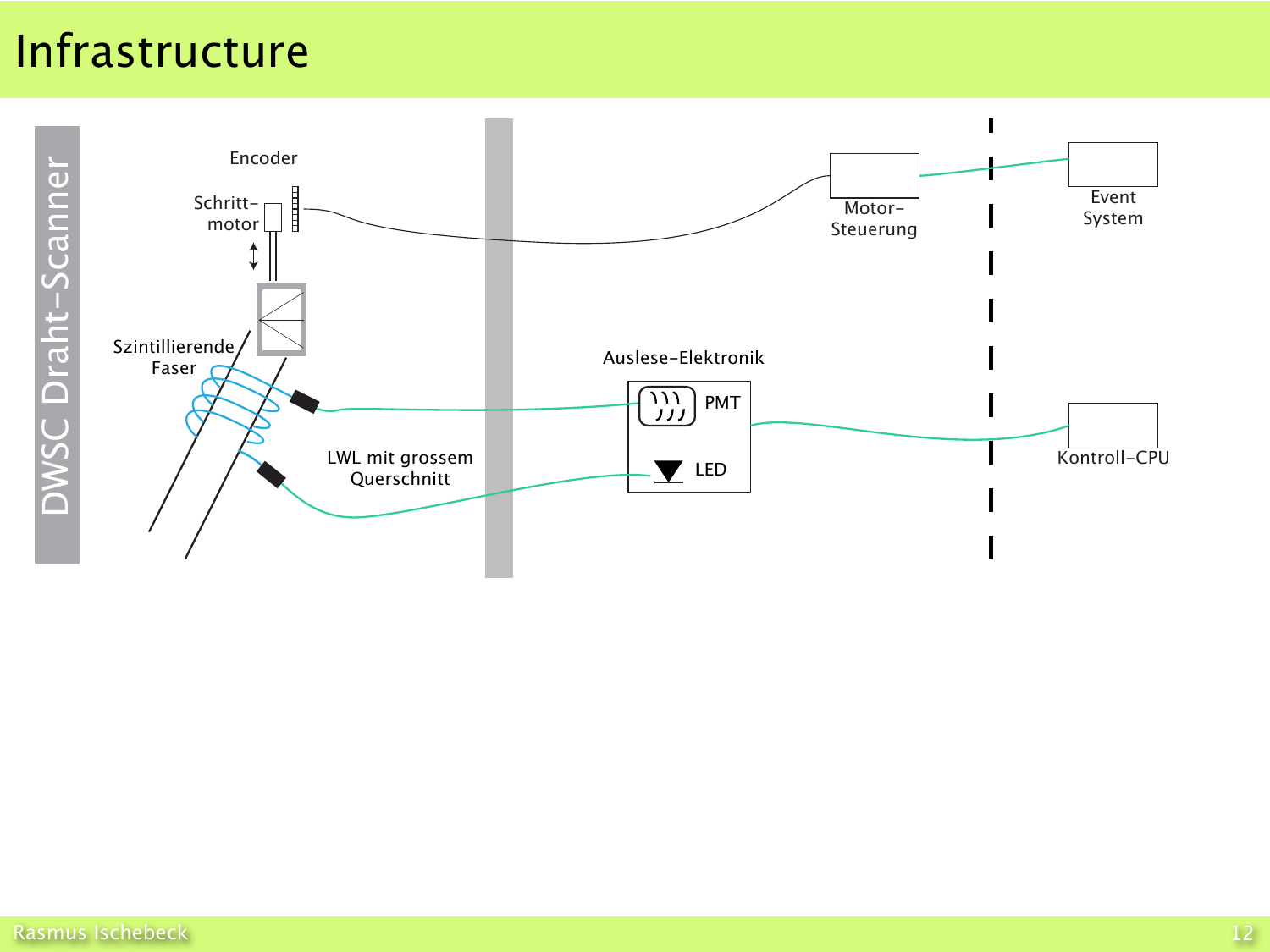$DTSC$  Terahertz Streak Camera  $\square$ Camera Streak Terahertz  $\overline{\bigcap}$ 

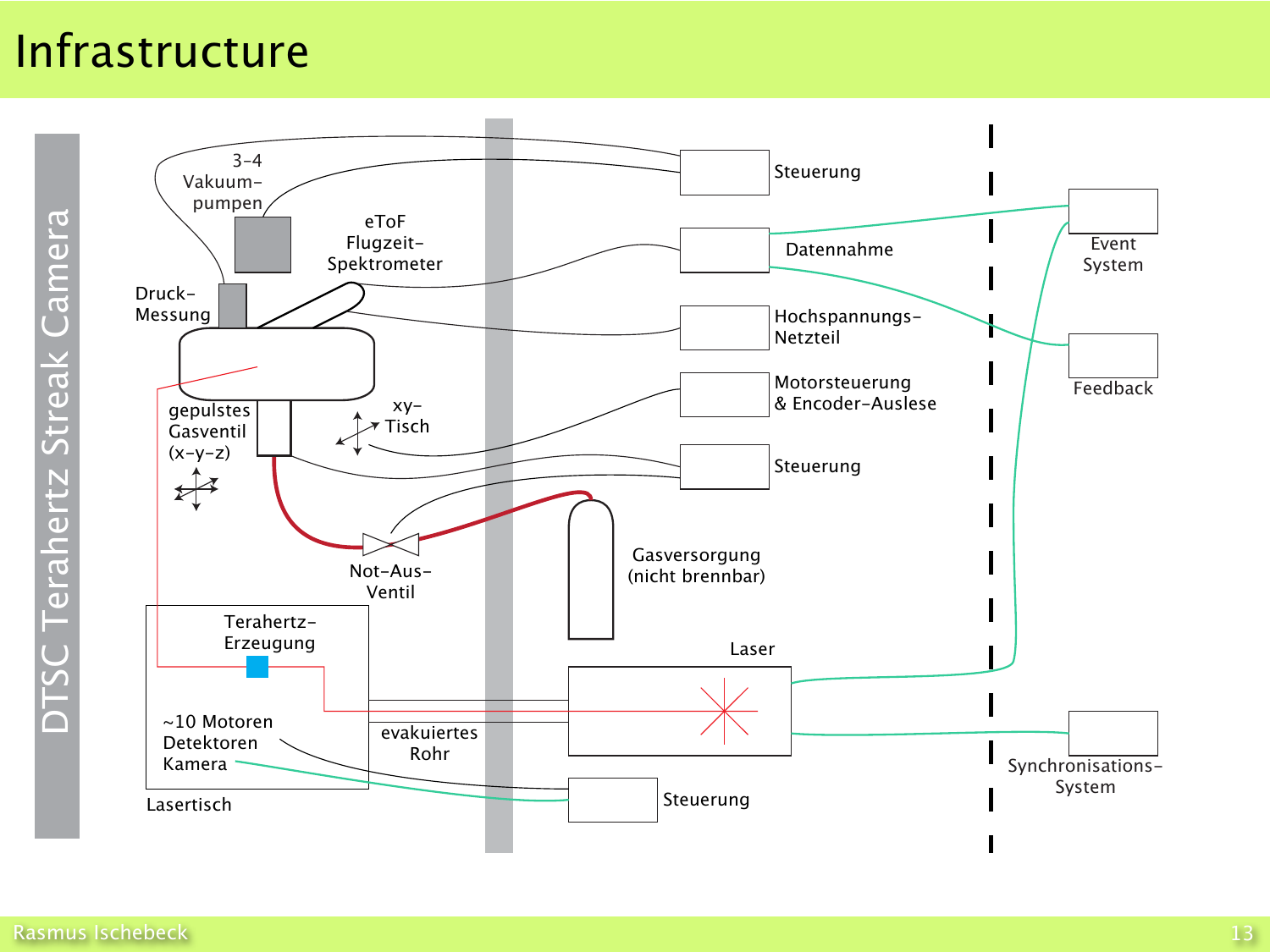Steuerung Event DEOM Elektro-<br>Optischer Monitor Motor & Encoder System Pickup  $\longleftrightarrow$ Zeilen-Kamera Auslese & Steuerung Laser Feedback Synchronisations-System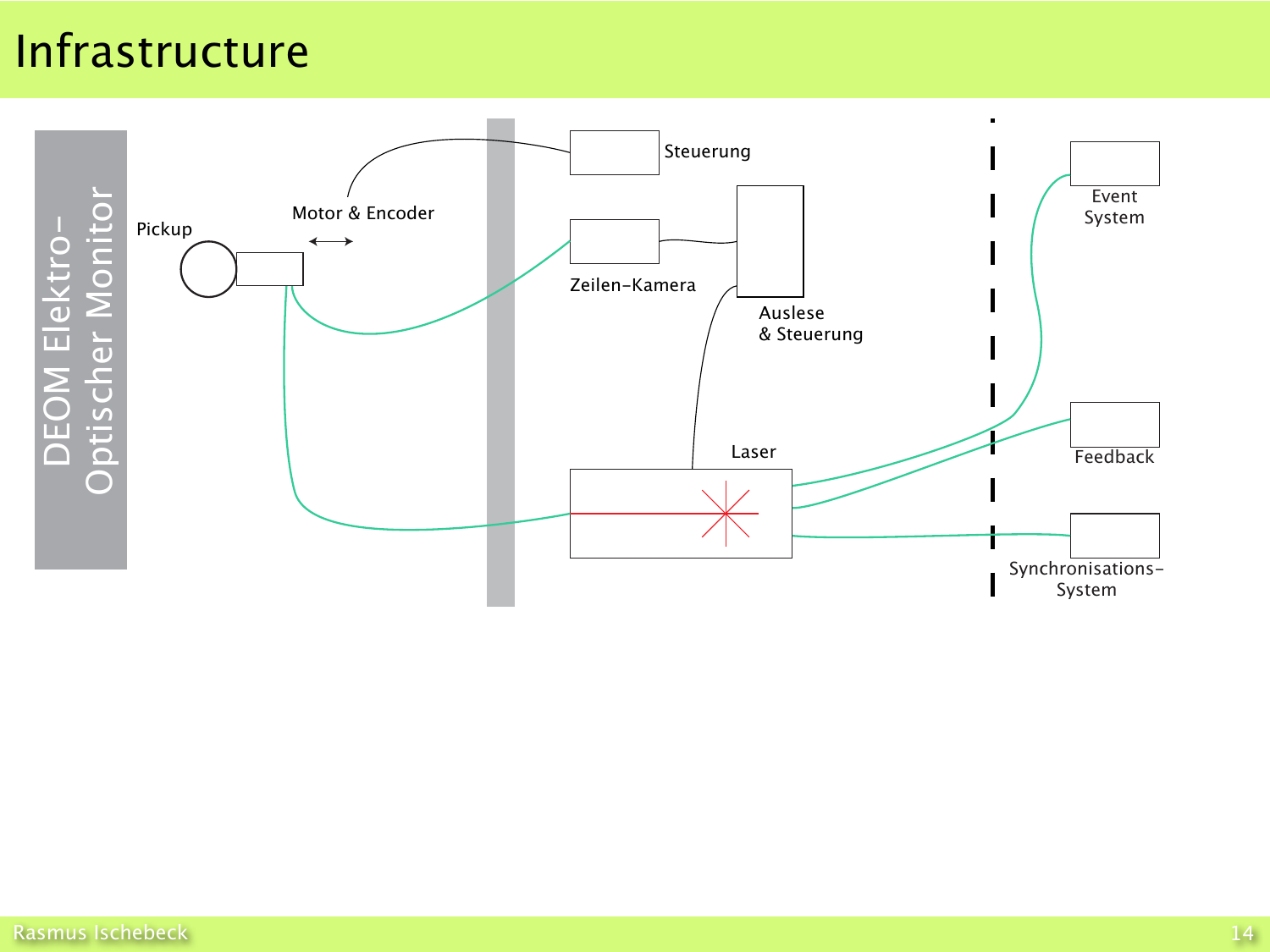DICT Strommonitor T Strommonito  $|\breve{\overline{\bm{\circ}}}$